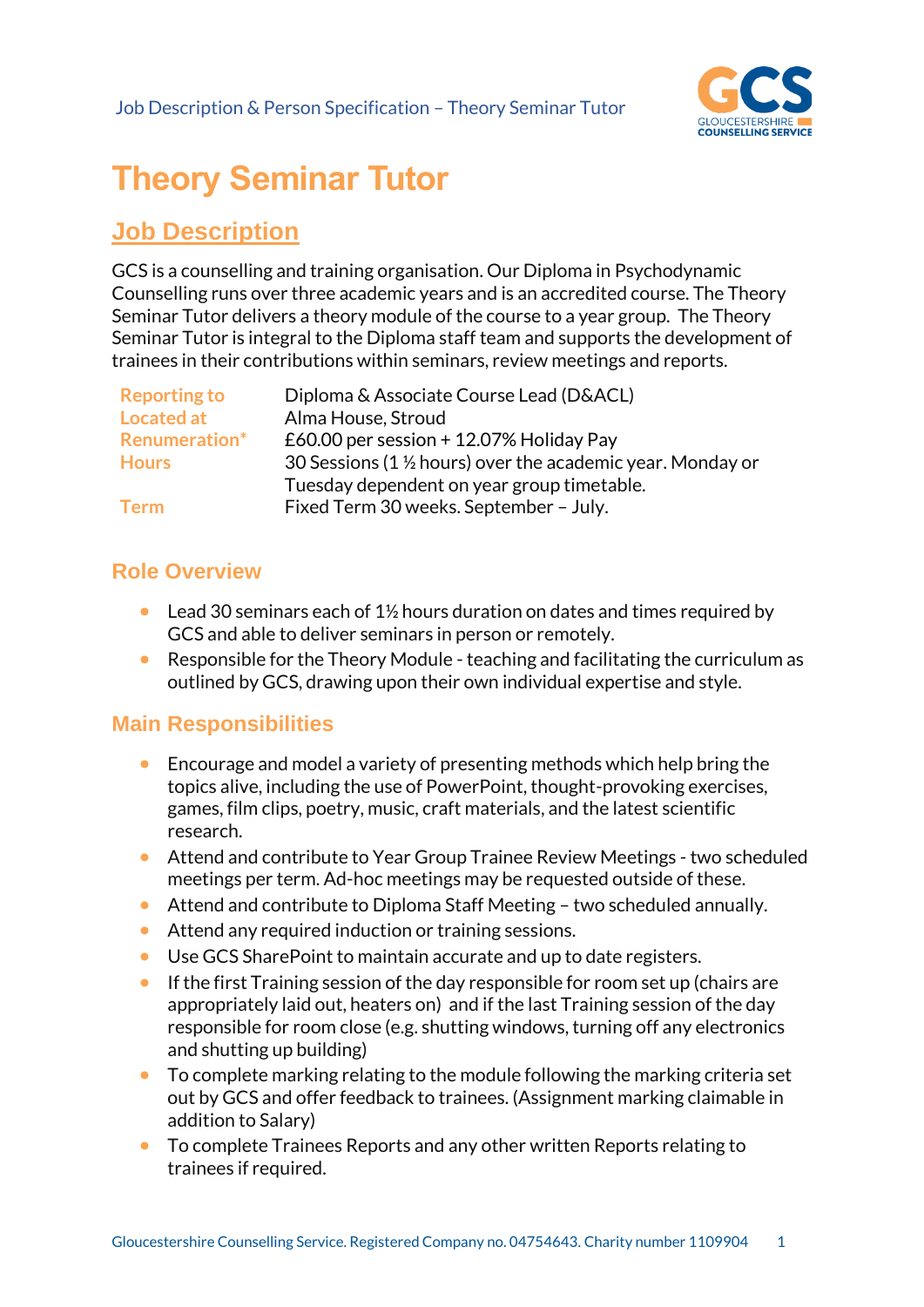

- To follow policies and procedures of GCS including maintaining attendance records provided by the GCS Training Office.
- Inform the Diploma & Associate Course Lead regarding concerns about individual trainees, e.g. absences, progress of students. Where required providing written assessments.
- To liaise with other members of the Training Team
- Assist in monitoring and evaluating the curriculum content and delivery of training standards via feedback, questionnaires and post module reviews when appropriate.
- Ad-hoc, brief meetings relating to any aspect of the role are within your role responsibilities. Invitation to any meetings outside of those detailed above are claimable when explicitly agreed with your line manager, D&ACL.
- To understand and comply with all GCS digital policies to ensure compliance to GDPR.
- To teach within the relevant BACP Ethical Framework of Good Practice in Counselling and Psychotherapy and to ensure that students understand and work within the framework and work within the BPC accreditation requirements for the course.
- Attend training and development sessions when required, including compulsory training.
- Support the values and strategic aims of the GCS Training Department.
- To undertake any other responsibilities or tasks as reasonably required by GCS.

## **Person Specification**

- **Qualifications** Experienced and qualified psychodynamic counsellors or psychoanalytic psychotherapists (BACP, UKCP,BCP registered or equivalent). (A)
	- A teaching / training qualification is desirable (e.g., BACP Accredited Trainer; PGCE; Cert.Ed. or B.Ed.) but not essential.  $(A)$
- **Experience & Knowledge** • To be a practicing accredited psychodynamic counsellor or psychotherapist (BACP, UKCP, BPC or equivalent professional body). (A)
	- Experience of facilitating enquiry and discussion within a learning environment. (A & Ass)
	- Experience of academic writing at Diploma Level. (A)
	- Marking within a set criterion and supporting development of learning outcomes within a teaching environment. (A)
	- Expanded theoretical work beyond Diploma Level in further training or CPD. (A, Ass, Int)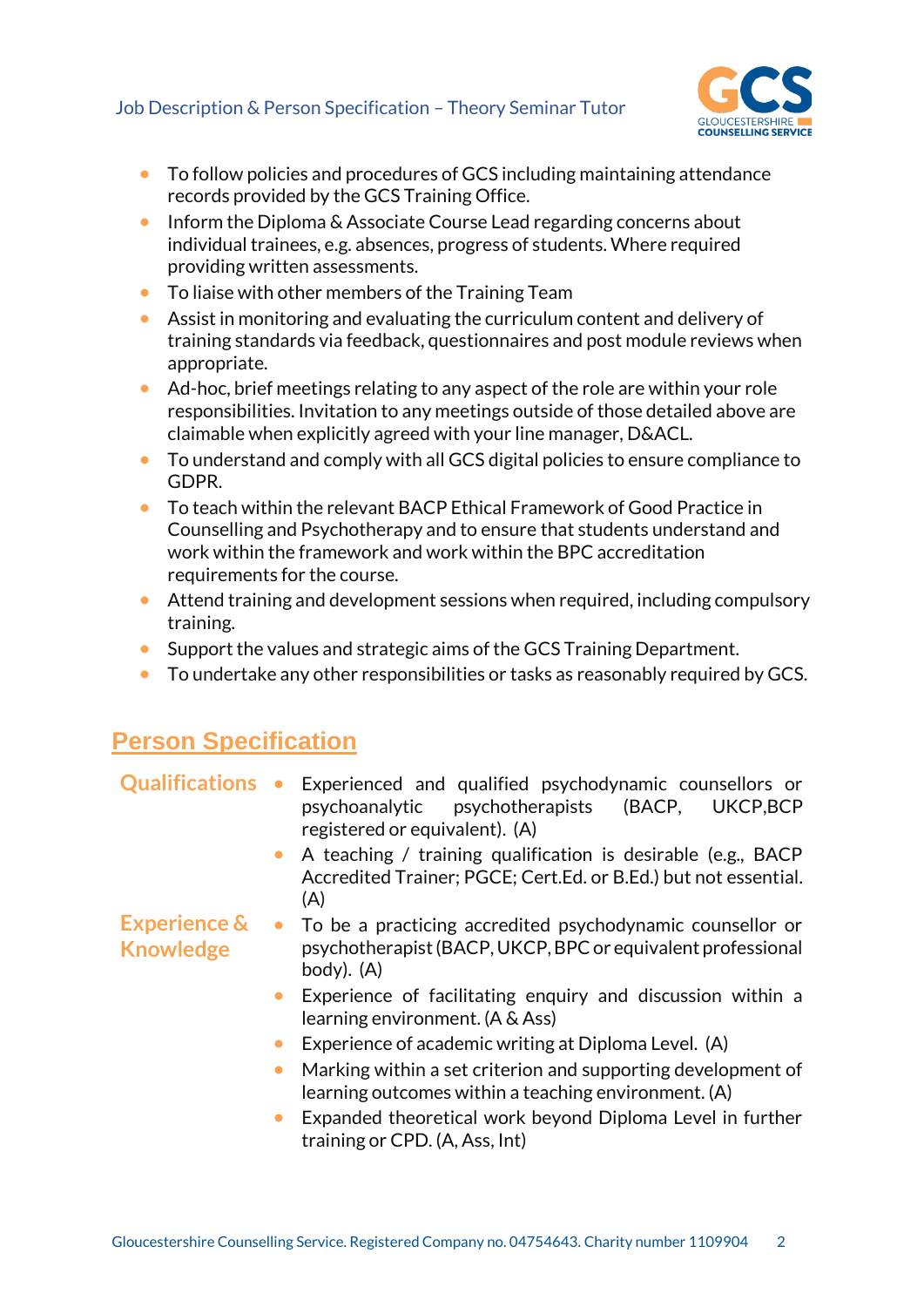

|                                         | To be able to recognise, contain and work through any conflicts<br>or splits that may arise through the content that is covered<br>within the module as individuals or as a group. (Int)          |
|-----------------------------------------|---------------------------------------------------------------------------------------------------------------------------------------------------------------------------------------------------|
|                                         | Experience of and adherence to the BACP Ethical Framework<br>$\bullet$<br>of Good Practice in Counselling and Psychotherapy. (A & Int)                                                            |
|                                         | Competent IT Skills (A, Ass, Int)<br>$\bullet$                                                                                                                                                    |
|                                         | An up-to-date awareness of the changing legal and regulatory<br>$\bullet$<br>requirements within counselling and psychotherapy ( $A \& Int$ )                                                     |
|                                         | Understanding and adherence to the law regarding copyright<br>$\bullet$<br>and plagiarism, knowledge regarding accurately citing sources<br>for intellectual material used in the curriculum. (A) |
| <b>Skills</b><br><b>Attitudes &amp;</b> | Empathy, genuineness, warmth and a non-judgemental<br>$\bullet$<br>attitude when teaching and relating to trainees (Ass, Int)                                                                     |
| <b>Abilities</b>                        | Willingness to embrace the virtual learning environment. (Ass,<br>$\bullet$<br>Int)                                                                                                               |
|                                         | Able to demonstrate the ability to facilitate experiential<br>learning through a flexible and creative approach. (Ass, Int)                                                                       |
|                                         | To have a curiosity and interest in the theoretical<br>underpinnings of psychodynamic work (Int)                                                                                                  |
|                                         | Demonstrate the ability to assess trainees appropriately<br>$\bullet$<br>within the framework provided by GCS. (A, Int)                                                                           |
|                                         | To demonstrate a non-judgemental attitude whilst facilitating<br>$\bullet$<br>the development of trainees. (Int)                                                                                  |
|                                         | Self-management skills including organisational skills and<br>$\bullet$<br>time-keeping. (A, Int)                                                                                                 |
|                                         | To liaise with other staff and managers appropriately and in<br>$\bullet$<br>compliance with GCS Positive Working Environment<br>expectations (Int)                                               |
|                                         | To engage with and support the wider GCS organisation in the<br>$\bullet$                                                                                                                         |

achievement of its goals and mission. (Int)

Assessing the Person Specification: A – Application Form / Ass - Assessment / Int – Interview

**\*Remuneration** – Applicable to academic year 2021/2022. Pending GCS Annual Pay Review for 2022/2023.

£60.00 per session + 12.07% Holiday Pay (30 sessions delivered over the academic year). Includes seminar delivery and all other stated activities within the job description including meetings stated (Year Group Review & Diploma Staff) and reports. Claimable in addition to this is marking and explicitly stated claimable activities.